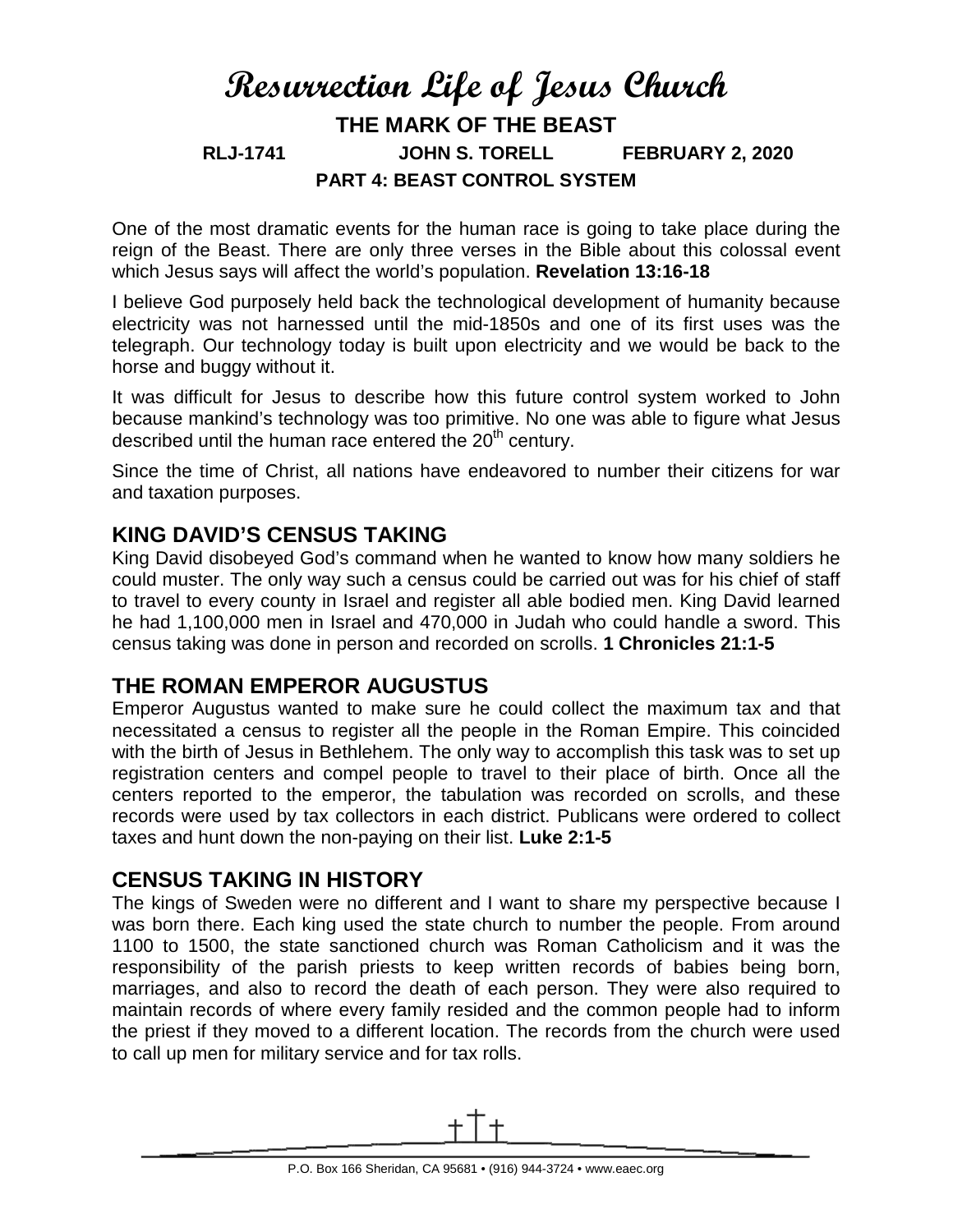When Gustav Vasa became king in 1528, he converted to the Lutheran faith and broke with Rome but the system of the church keeping records continues to this very day. The paper records are so well preserved that people researching genealogy can use the church records and go back to the 1300s.

The only weakness is that these were paper and ink records which could not be easily searched and sorted like modern computer records.

# **THE TABULATION MACHINE**

The U.S. Constitution mandates a census every 10 years which is used among other things to determine the amount of representatives each state will have in congress. It was a very cumbersome project until Herman Hollerith got a job with the Census Bureau in 1879. He was the son of German immigrants and he began thinking about a machine that would utilize punch cards to tabulate data. By 1884 he had built a successful prototype and this became the forerunner to the computer.

Hollerith decided to lease his machines and they became an instant success with the federal government as well as the governments of Russia, Italy, England, France, Austria and Germany. The foreign governments were excited because they had data that could now be sorted into different categories, something that was previously very slow and labor intensive. If they were seeking a particular person, they could search the punch cards and the machine yielded results like a modern day search engine.

Charles Flint consolidated the Tabulating Machine Company in 1911 with three other companies to form Computing-Tabulating-Recording Company which was renamed International Business Machines Corporation (IBM) in 1924.

As technology kept developing in the world, engineers improved the tabulating machine until it became standard equipment for governments, militaries, hospitals, schools, businesses, etc. With the rapid development of the computer, the tabulating industry came to an end in the 1960s.

I remember when a businessman came to our church in 1977 and donated his system of tabulating machines. It filled up quite a bit of space in the warehouse we rented for the church and the man told me that we could use it for the ministry. However, upon examining the equipment, we decided it was already outdated and sold it for scrap.

## **THE MONSTER IS RELEASED**

The different governments of the world became eager customers of IBM's tabulating machine. No previous monarch or dictator had previously had access to such a treasure trove of searchable information.

The hidden world government had been working to capture Russia and force communism on its people. They had also plans for Germany. By the time of the Bolshevik revolution in 1917, the Russian people had been cataloged through the tabulating system. Germany implemented the system long before World War I (1914- 1918), and by the time Adolf Hitler was voted into the Reichstag, all its people were in the system. The pre-Nazi government included data on where people lived, medical records, and their religion.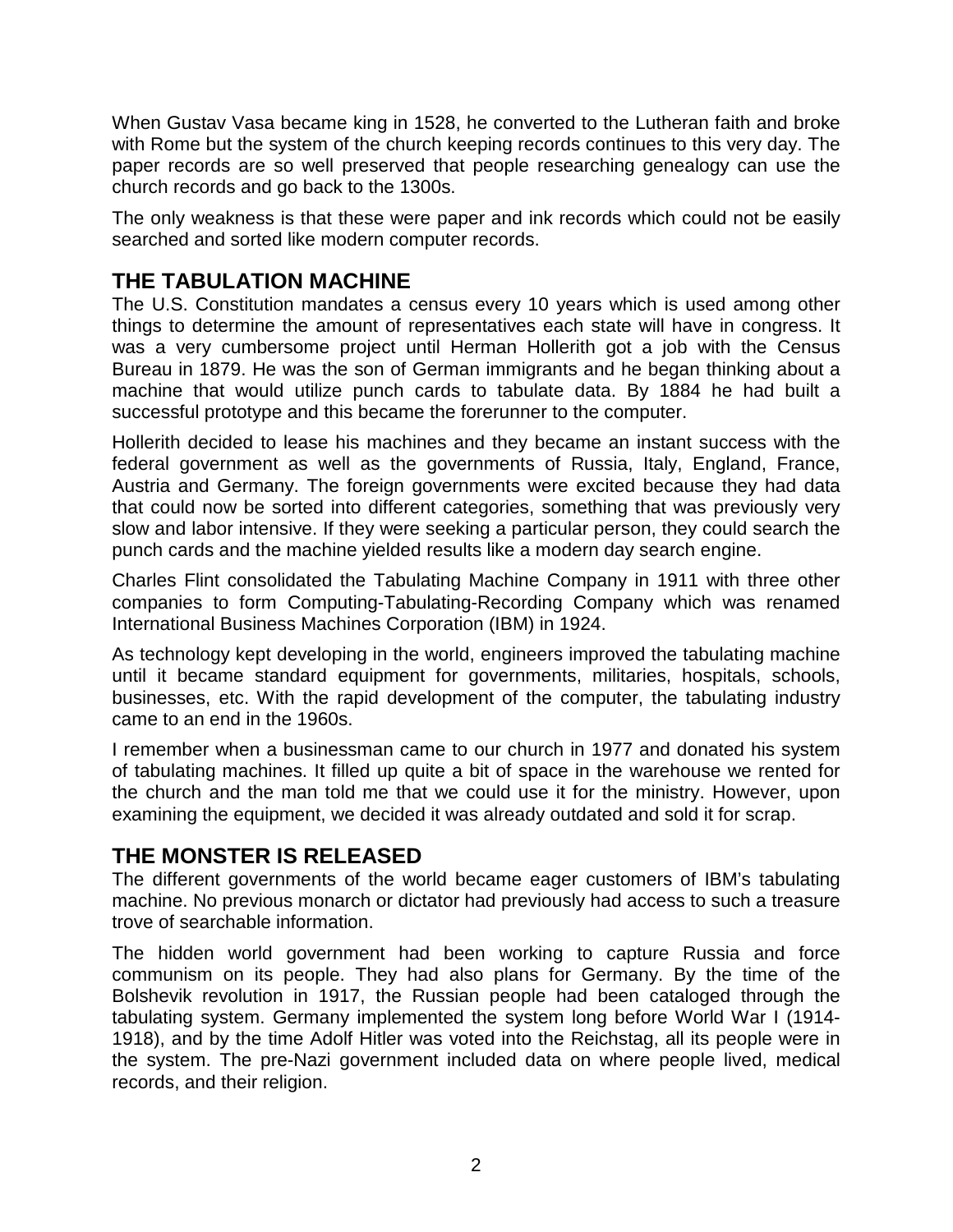People were like sitting ducks when the round-up started in Russia after 1917 and in Germany after 1935. The communist Cheka (later NKVD, KGB, FSB) knew exactly who they wanted to arrest and execute or send to labor camps. Some 20 million Russians were murdered and/or died in the Gulags.

Hitler used the Gestapo and the dreaded SS to round up dissidents, gypsies, mentally ill, Jehovah's Witnesses, and Jews. Arrests were always made between 2:00 to 3:00 AM in both the Soviet Union and Nazi Germany.

Once the Soviet Union enslaved Poland, Czechoslovakia, Hungary, Bulgaria, Yugoslavia, Albania and East Germany after 1945, IBM tabulating machines were used to catalog and classify people. Each captive nation had its own dreaded secret police; the worst of them was the East German STASI.

Once the communists took control of China in 1949, IBM tabulating machines became a premium tool for the new régime and it is estimated the Mau Tse Tung ordered the murder of more than 80 million Chinese.

# **THE COMPUTER**

Satan knew that he needed better equipment than tabulating machines for the coming global federation led by the Beast and the False Prophet. Tabulating machines served Adolf Hitler, Joseph Stalin, Mau Tse Tung, Benito Mussolini and other dictators in South America. It was necessary for mankind to advance beyond vacuum tubes in radios; humanity must possess the microchip to reach the next level. That milestone was reached in the 1947 with the Roswell UFO crash and technology transfer.

This new technology of integrated circuit boards, microchips, fiber optics, lasers, etc. were doled out to American research laboratories by the government and we can see how this technology was integrated with previous technology and mankind was suddenly moved into the electronic age.

# **SATELLITES**

German rocket engineers like Werner von Braun worked to build rockets that became known as V-1 and V-2. The allies had nothing like it and these rockets rained fire and brimstone on London and other British cities for four years. When the war concluded in 1945, the Office of Strategic Services (OSS) the U.S. intelligence service brought hundreds of them to the United States to help set up a rocket industry. The Soviets also managed to get some German rocket specialists and they launched their first satellite, called Sputnik on October 4, 1957.

This infuriated the American political leadership and by 1969 the U.S. was able to achieve a lunar landing on the moon. Warfare now shifted as the Soviets and Americans built huge rockets equipped with multiple nuclear warheads. A new policy of mutual assured destruction (MAD) was developed. Both sides knew each nation would be totally destroyed if nuclear war broke out and no humans would be able to live in the radioactive aftermath.

Satan was interested in more than rockets; he wanted a global satellite system that could communicate to a central command post from any place on earth. The United States launched its first Global Positioning System (GPS) satellite in February of 1978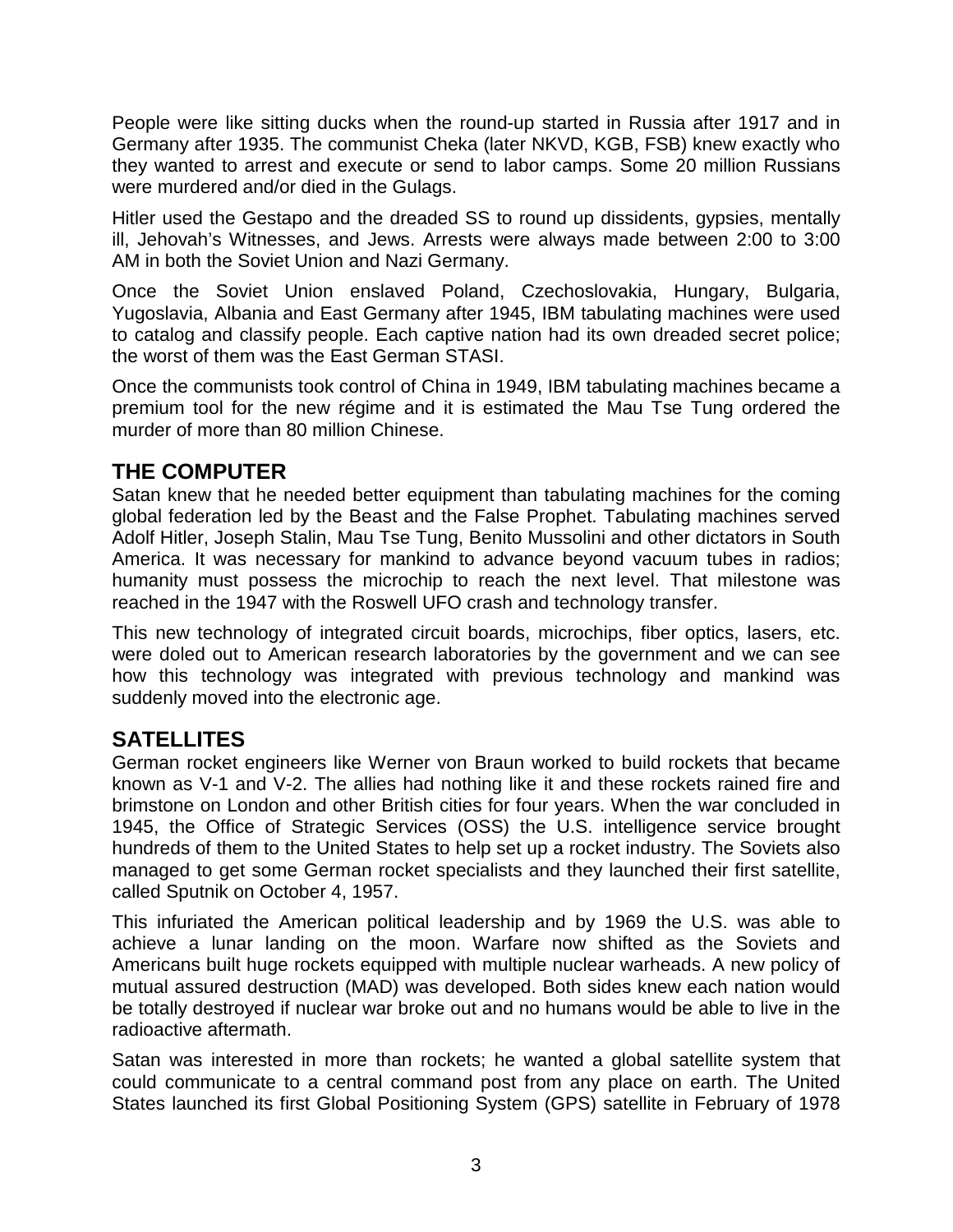and there are now 31 of these satellites in orbit as of 2020. This is the system that is used by all GPS devices in the United States.

The U.S. military controls this system and can turn it off. Such was the case when India and Pakistan went to war in 1999 and India was blocked from using the system. The world took notice of this and today there are independent GPS systems in place from Russia, European Union, China, Japan and India.

There are also communication satellites used for television, telephone, radio, internet and military purposes. There are approximately 2,000 communication satellites orbiting the earth today. Many are placed some 22,000 miles above the earth and are stationary over the equator, making it possible for satellite dishes on earth to be in a fixed position. Some of these satellites are private, while others are owned by national governments. The first communication satellite was launched in 1960.

## **THE INTERNET**

The idea to link computers to an international network came into being in 1962 when MIT computer scientist J.C. R. Licklider discussed the need for a global computer network. In 1969 Lawrence G. Roberts published a plan for a system called ARPANET, which was a forerunner to the current internet. Robert Kahn and Vinton Cerf collaborated to develop a protocol for linking multiple networks together in 1973

Dave Farber of the University of Delaware came up with the idea of using dial-up phone lines. It was implemented in 1982 and was known as the PhoneNet System. It was connected to ARPANET and the first commercial network called Telenet.

ARPANET was decommissioned in 1990. Tim Berners-Lee and his colleagues at  $CERN<sup>1</sup>$  $CERN<sup>1</sup>$  $CERN<sup>1</sup>$  developed hypertext markup language (HTML) and the uniform resource locator (URL), which gave the birth to the World Wide Web.

Microsoft launched the second version of its seminal operating system in 1995 and Amazon, Yahoo and eBay all unveiled their websites on the World Wide Web.

With this new innovation, people can communicate via email to any place on earth where there is internet access. This is a great step forward for intelligence services like the CIA, FSB, Mossad, MI6, etc., because they can access people's personal email and thus get personal information. In the old days, when people sent letters via the post office, agents had to be dispatched to a post office and read the mail before it was delivered.

# **NASTIONAL SECURITY ANGENCY (NSA)**

The National Security Agency (NSA) is the biggest spy agency in the United States. It was created in 1952 and today it has some 40,000 employees with a classified budget. Its headquarters is in Washington D.C. and an enormous campus was built in the desert area of Utah. The site is used for data storage of the information the NSA has collected over the years. The complex had a price tag of \$1.5 billion.

<span id="page-3-0"></span> $1$  The European Organization for Nuclear Research was founded in 1954 with its laboratories located on the border of France and Switzerland. There are 23 nations who own and operate this research center, staffed by 2,500 scientific technical and administration staff.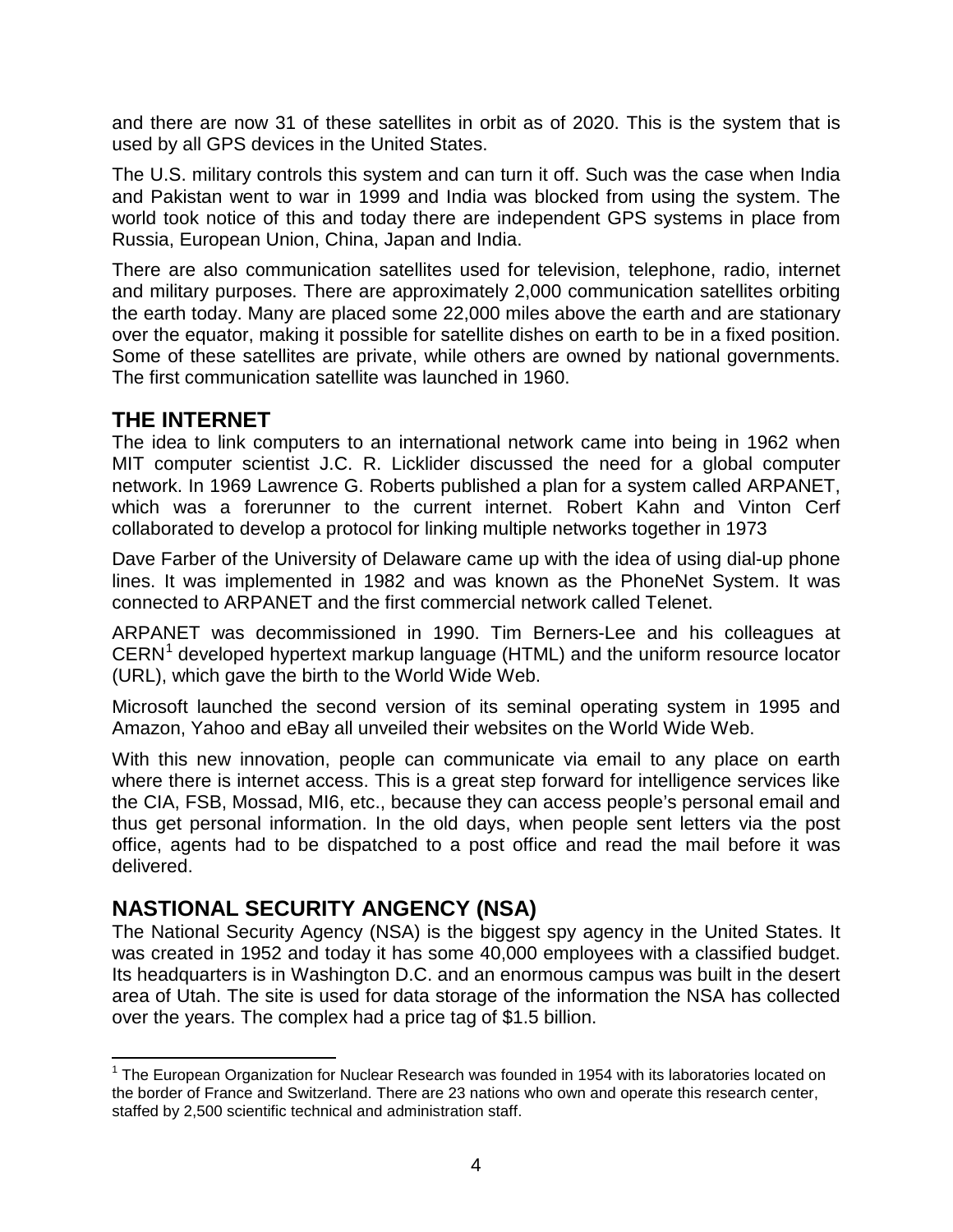The data center collects and processes all electronic communication in the world, including email, phone calls, Internet searches, and information received from local law enforcement agencies and federal agencies. Any person living in the United States has a file at the NSA with personal information like arrest records, parking tickets, travel information, items purchased on the Internet, jobs, marriages, children, etc.

The NSA is the largest spy agency in the world as far as cataloging data on people and its program called PRISM, also known as SIGAD US-984XN. It collects data from search engines like Google and Yahoo and different social networks like Facebook and Twitter. It is also able to collect data from phone calls from AT&T, Verizon and other cell phone providers and operates under a FISA court (Foreign Intelligence Surveillance Act) in Washington D.C.

#### **THE MICROCHIP**

Pets and certain farm animals are being equipped with a tiny microchip under their skin. These devices are passive and do not give out a signal; instead, a closely held scanner can read the radio-frequency identification (RFID) and the data can be copied from a microchip the size of grain of rice.

This microchip can store the name of the owner, address, the kind of animal, its name, visits to a veterinarian, whether the animal has been bred, etc. Once the chip has been programmed and inserted under the skin, the owner has to register it with the chip manufacturer, distributor or an independent recovery service. The owner receives a registration certificate with the chip ID, which serves to identify the animal if it is lost, and also functions as a title of ownership.

A number of nations now require all pets be chipped in such a manner. New Zealand has been doing this since 2006, North Ireland since 2012, and England followed suit in 2016. It is only a matter of time before all nations enable such policies.

## **BATTERY POWERED MICROCHIPS**

As I discussed earlier, the microchips used in humans and animals are passive and can be read by a device that projects energy to the chip. There is another chip that is powered by a lithium battery, sending out a signal that is strong enough to be picked up by GPS satellites. The lithium battery does not need charging because temperature fluctuations in the body charge the battery.

In the future, humans will be chipped with a lithium powered microchip and monitored constantly via satellites. Once this system has come into play, it will be possible for the Antichrist to control every human being on earth who has taken the Mark of the Beast.

During the first Gulf War in 1990-1991, American soldiers were implanted with battery powered microchips to find out how effective satellites would be in tracing their movements.

Microchips today have the capacity to store 3,000 pages of documentation. This information can be accessed by satellites or by scanners hooked up to computers. A person's entire life history can be stored on a microchip including family history, education, marital status, number of children, employment history, military service records, medical records, property ownership, criminal records, etc.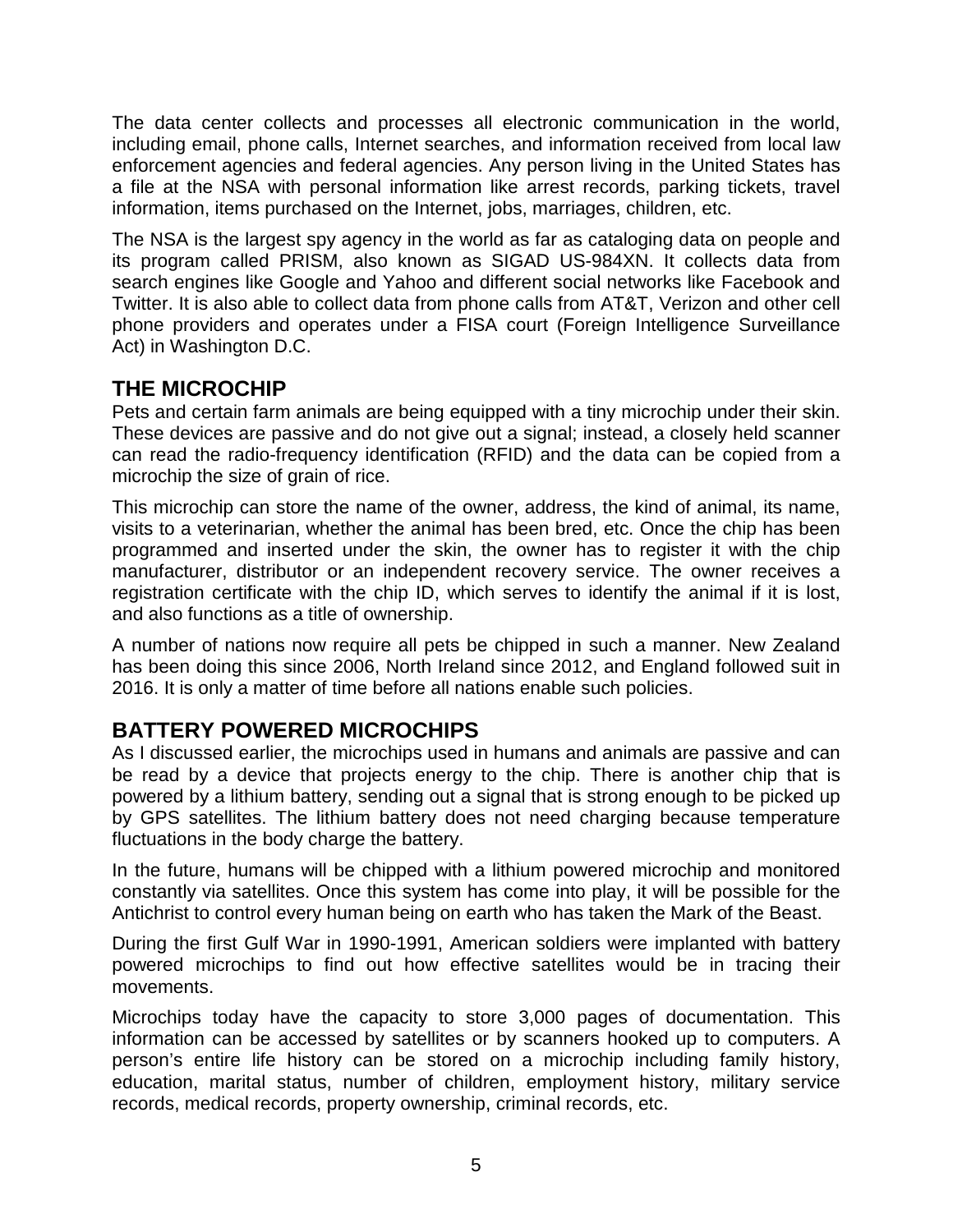#### **MICROCHIPPING IN SWEDEN**

Biohax International is a Swedish company and one of the leading providers of microchipping. Since 2015 some 5,000 Swedes have received a microchip from this company. The cost for implanting a chip is about \$180 with the cost of the microchip being around \$300.

In Sweden there are no private railroads. The railroad system is owned and operated by the Swedish state and it is called "Statens Jarnvagar." This state owned corporation offers travelers the option to have a chip installed so they don't have to buy tickets in the traditional sense. Just have your implanted chip scanned and your bank account or credit card will be automatically billed.

#### **THREE SQUARE MARKET**

In order not to miss any details, I am going to quote an article published by CNBC news, published August 13, 2017. This is a pre-cursor to what is going to happen during the reign of the Antichrist. It is optional now but in the future it will become mandatory.

"A Wisconsin company is offering its workers the chance to toss their employee ID card and chuck all their passwords. If that sounds appealing—especially for people who frequently lose or forget those staples of modern-day office life – it comes with a catch.

In exchange, each employee will insert a tiny microchip: Under their skin.

As it happens, 50 of the 80 employees at Three Square Market, a provider of self-service break room vending machines, voluntarily agreed to be "chipped." Those employees appeared to brush aside many of the concerns shaping this debate since it began.

"It is really convenient having the chip in your hand with all the things it can do," Three Square Market CEO Todd Westby told CNBC's "On the Money" in an interview recently.

"If you're a technology company, things like this are actually exciting," Westby said. "We don't look at it as being too weird. We initially decided to do it just because we thought it was…I guess you could say 'cool, something different'."

On August 1st, the River Falls, WI company held a "chip party," where many employees let the company insert a \$300 microchip, the size of a grain of rice, into their hand between the thumb and forefinger.

#### **MICROCHIP PRODUCTION**

There are a number of American companies mass producing microchips and researching more powerful chips and how to integrate them with lithium batteries. Here are some of them:

- VeriChip Corporation, Delray Beach, Florida
- Trimble, Inc., Sunnyvale, California
- Destron Fearing Corporation, Dallas/Fort Worth Airport, Texas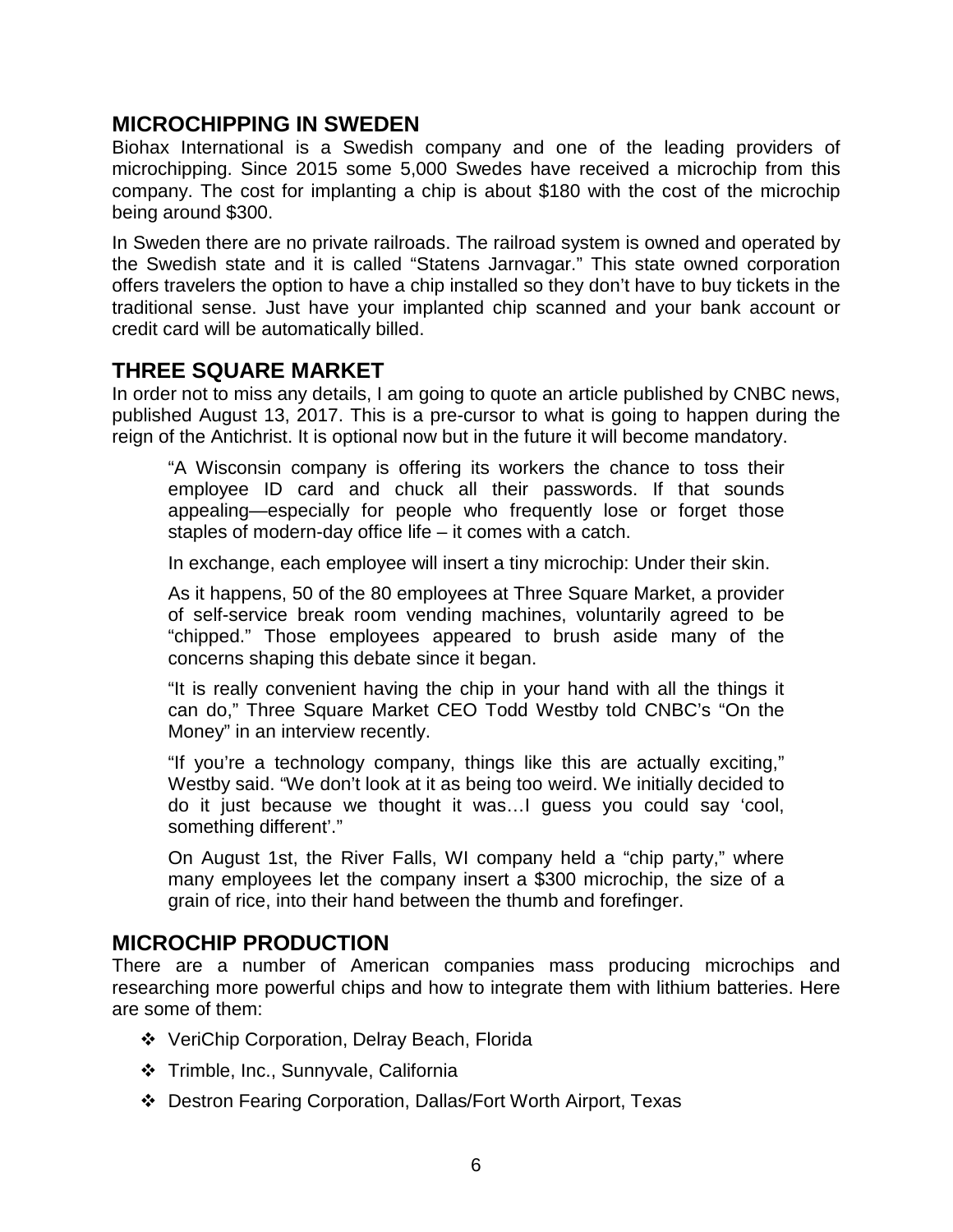- Texas Instruments, Inc., Dallas, Texas
- Bio Medic Data Systems, Seaford, Delaware
- Semtech Corporation. Camarillo, California

## **ALL PIECES ARE IN PLACE**

What Jesus described to John in chapter 13 of the Book of Revelation is a reality today. All banks in the world are connected electronically through the internet and New York and London have become the centers of all banking. What happens when a person writes a check to pay a bill? It is taken to a bank, which has a processing center where clerks electronically collect money from the bank that issued the check. Checks are usually cleared in 24 hours.

All banks today are connected to the Department of Homeland Security (DHS) and each transaction is stored for future reference. Almost no financial transactions today can be carried out except forms are filed with DHS.

All nations, with the exception of some third world countries, register new born babies and they are given some kind of identification number. In the United States it is a social security number. Most transactions require such an ID number. It is impossible in the U.S. to open a bank account without a social security number, get a driver's license, purchase a home, buy a car, etc. You cannot get a passport without a social security number nor can you fly domestically without one.

# **TOTAL CONTROL SYSTEM**

Almost all nations exercise total control over their citizens today. People have gotten used to this system and think nothing about it. All the pieces are in place once Satan decides to set up the Antichrist system. Here is what is going to happen:

1. There will be some catastrophic event of such a magnitude that the nations of the world will be forced to give up their sovereignty and yield to a world government system. At the forefront will be a brilliant Jewish political leader, who will exhibit supernatural power and promise to solve the crisis.

It is interesting that the Peace Deal presented revealed by President Trump on January 29, 2020 was designed by Jared Kushner. Kushner is his Jewish son-inlaw and a member of the Kabbalistic Chabad synagogue system.

- 2. This newly unelected charismatic world leader will successfully direct all efforts to solve the crisis. As a result, the world's population is going to revere him as a savior. He will institute a new global electronic currency and abolish cash.
- 3. Banking will be easy using credit and debit cards. Unemployment will go down and people will prosper like never before.
- 4. A new temple will be built in Jerusalem and the world leader will set up his office in a new palace that is built for him and his government.
- 5. The inauguration of the temple will be shown on live television, but once the dedication begins, this charismatic leader will do something strange as he enters